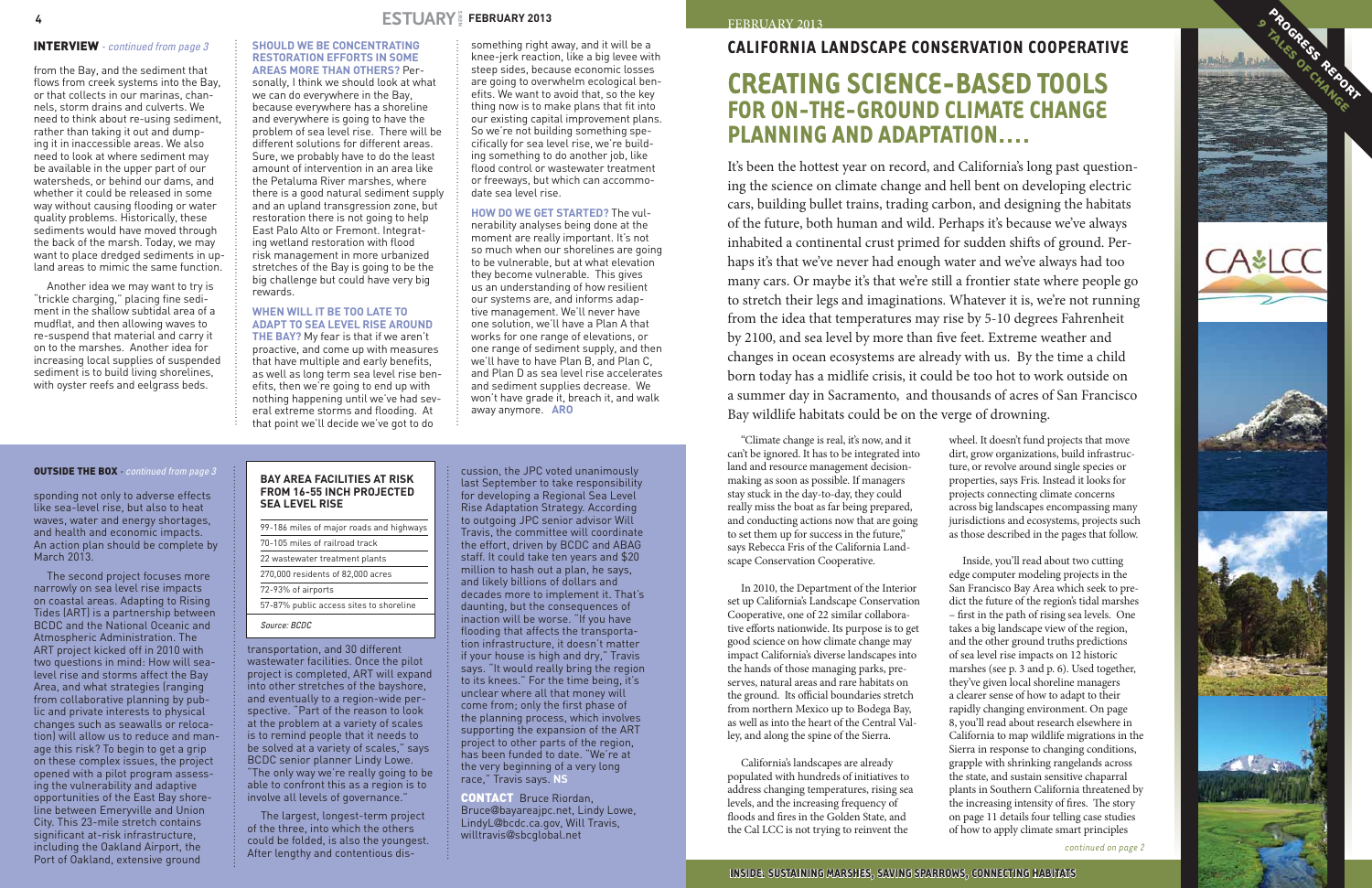## FEBRUARY 2013 PROGRESS REPORT

**2**

**3**

# **Daylighting Climate Data**

#### By Susan K. Moffat

You're a land manager trying to figure out how soon sea level rise will put your bayfront hiking trail underwater. Or you're an agricultural planner research ing what kind of crops a particular plot will support in the future, given climatedriven changes in rainfall. Where do you turn for information?

The California Climate Commons aims to be the go-to library, data reposi tory, and on-line forum for planners, land managers, and scientists who need up-to-date climate change data and analysis. "We want to make the infor mation easy to navigate, transparent, and responsive to changing needs," says Deanne DiPietro, project lead for the Commons, which is based at PRBO Conservation Science's Petaluma offices. As shelves groan with new research reports and servers swell with terabytes of data on everything from groundwater movement to bird distribution, the need for someone to organize the research, put it in context, and make it available in formats data users need has become increasingly obvious. So the California Landscape Conservation Cooperative (Cal LCC) in mid-2011 booted up the Commons.

discussing technical issues on the site's forums, the more valuable the Com mons will become. "We hope to build a community of practice, and the library is<br>just one piece," she says.

While scientists will find this infor mation hub useful, it's aimed primarily at practitioners who need to make onthe-ground decisions about land acquisi -

Tom Robinson, a planner at the Sonoma County Agricultural Preser vation and Open Space District, used information from the Commons to help recommend sites for preservation that will provide the greatest ecosystem benefits, given expected changes in the climate. He needed to get a sense of what the habitat, precipitation, and ground water conditions on certain parcels, and in the region, are now—and what they are likely to be in fifty years.

tion, restoration design, and regulatory policy changes. The creators of the Commons hope it will become a digital watering hole where information and analysis gets exchanged among research ers and land managers so that it actually shapes decisionmaking. As a funder of climate research, the Cal LCC wants to make sure that its investments in science get as widely used as possible.

DiPietro and the rest of the fiveperson team who spend time manag ing the Climate Commons don't just organize and index datasets and reports. They write guides to explain issues of data scale and resolution, and detail the differences among climate models. The Commons also hosts data sets providing the physical server and architecture for storing and dissemi nating information. In other words, it provides the virtual shelfspace for information, as well as the card catalog and reference librarians.

DiPietro says that the more data users participate in uploading data and

Through the Commons, Robinson was able to get this information from the California Basin Characterization Model, which was created by Lorraine and Alan Flint of the U.S. Geological Survey and published by the California Energy Com mission. Now, anyone with an Internet connection can access the data and find historic patterns as well as projections from four future climate scenarios.

Robinson says that "breaking down research silos" is what is exciting about the Commons. By meeting up in the ether, researchers and practitioners can collaborate more effectively to make good decisions on the ground.

## **Climate Commons**

<http://climate.calcommons.org>

**Partners**: Cal LCC, PRBO, UC Davis Information Center for the Environment

# **12 Marshes at the end of a Hockey Stick**

#### BY ARIEL RUBISSOW OKAMOTC

'The hockey stick' is what scientists call the trajectory of accelerating sea level rise projected to flood many of San Francisco Bay's tidal marshes by early next century. The uptick — the bend in the stick where so much ice melts that ocean waters suddenly warm and swell — occurs between 2060 and 2080 for many Bay marshes according to new US Geological Survey models. The models are the first of their kind to combine extremely precise measurements of the elevations of 12 bay marshes, with variables such as sediment build up, veg etation coverage, and sea level rise. The result is a carefully-crafted methodol ogy for projecting how your marsh will change decade-by-decade that is now out in print, on the web, and in video.

"It's not going to happen overnight," says Don Brubaker, manager of the San Pablo Bay National Wildlife Refuge. "It's going to creep up on you, where you once had pickleweed you're going to have mudflat, and eventually shallow open water. Whether that happens on my watch, maybe, maybe not, but in the meantime we're going to have a window where we need to farm as many endan gered harvest mice and clapper rails as we can, while it's still good habitat. After that, maybe we'll have some other restoration techniques to try that no one thought possible before," he says.

"People want to do something about climate change, in a positive way, but a lot of the information is global scale, very broad and large. We're trying to make it local and actionable," says wildlife biolo gist John Takekawa, part of the USGS team that studied the 12 marshes in depth.

The methodology used by the USGS team offers a new scale of sea level rise projecting that is highly site specific. "We go out and tromp around the marsh, we take elevation readings and map vegetation, and we monitor water levels and collect sediment. And then we put that all into our models and talk about what's going to happen up until 2100," says Karen Thorne, a USGS ecologist with computer modeling skills who teamed with Takekawa on the project.

In particular, the team used recent advances in technology — Real Time Kinematic GPS — to survey marsh elevations to the centimeter level of accuracy. "Many areas at the edge of San Francisco Bay have very shallow gradients, so there's not a lot of difference between those areas and the level of the water," says Takekawa.

It took three years of painstak ing work involving 7,437 elevation points, 11 transects, 3,303 vegeta tion plots, and thousands of crosseyed hours at the computer, among other things, to develop the meth odology. But by combining all the field data and sea level rise scenarios into sophisticated computer models, the team has been able to predict how 12 of the region's most estab lished wetlands may evolve from pickleweed- to cordgrass-dominated marshes, and later into mudflat and subtidal habitats, and when, decade by decade (see chart p. 4).

#### *continued on page 4*

and plan for resilience on the ground. Progress reports, data layers, and on-line planning tools coming out of all this Cal LCC-funded research are being collected on California's Climate Commons (see below).

Of course, the Cal LCC has done much more in the past three years than what's highlighted in these pages. In the San Francisco Bay region, it's worked especially hard to collaborate on, and to support, existing initiatives like the Bay Area Ecosystems Climate Change Con sortium and the San Francisco Bay Joint Venture, and helped fund their high pri -

ority projects including a climate change update of the 1999 regional restoration bible (aka the *Bayland Ecosystem Habitat Goals*). It has organized workshops on how to do vulnerability assessments. And in 2011, it put more than fifty scien tists, local agency staffers, and shoreline landowners in the same room for a week for an exercise in structured decisionmaking around specific resource man agement planning questions.

These are only a few examples drawn from 25 projects supported by the Cal LCC with over \$2.5 million since 2010. Add in partner contributions, and more than \$6.5 million has been invested in preparing for California's hotter, wetter, and more fiery future.

According to Debra Schlafman, coor dinator of California's LCC, "Ever since the turn of the century, natural resource management has meant looking in the past, or restoring to some past, fairly stable, state. We're trying to change that fundamental process so we can look to the future, which is more uncertain, and provide assistance with how to make decisions and set priorities."

**California [Landscape Conservation Cooperative](http://www.californialcc.org)** www.californialcc.org

#### *Continued from cover story*



*Data manager Deanne DiPietro demon strates the resources and tools hosted by the California Climate Commons. Photo: Susan K. Moffat*

*These figures depict habitat change to 2100, with increasing marsh loss after 2050 (the bend in the hockey stick projection for rapidly rising sea level). The colors represent habitat types at each marsh site. MSL represents mudflat habitat, MSL-Low marsh is the Spartina zone, low marsh to MHW is pickleweed habitat, MHW to MHHW is the upper marsh area with MHHW is the upper marsh transition zone. Source: USGS, 2012.* 



*Below: China Camp State Park*

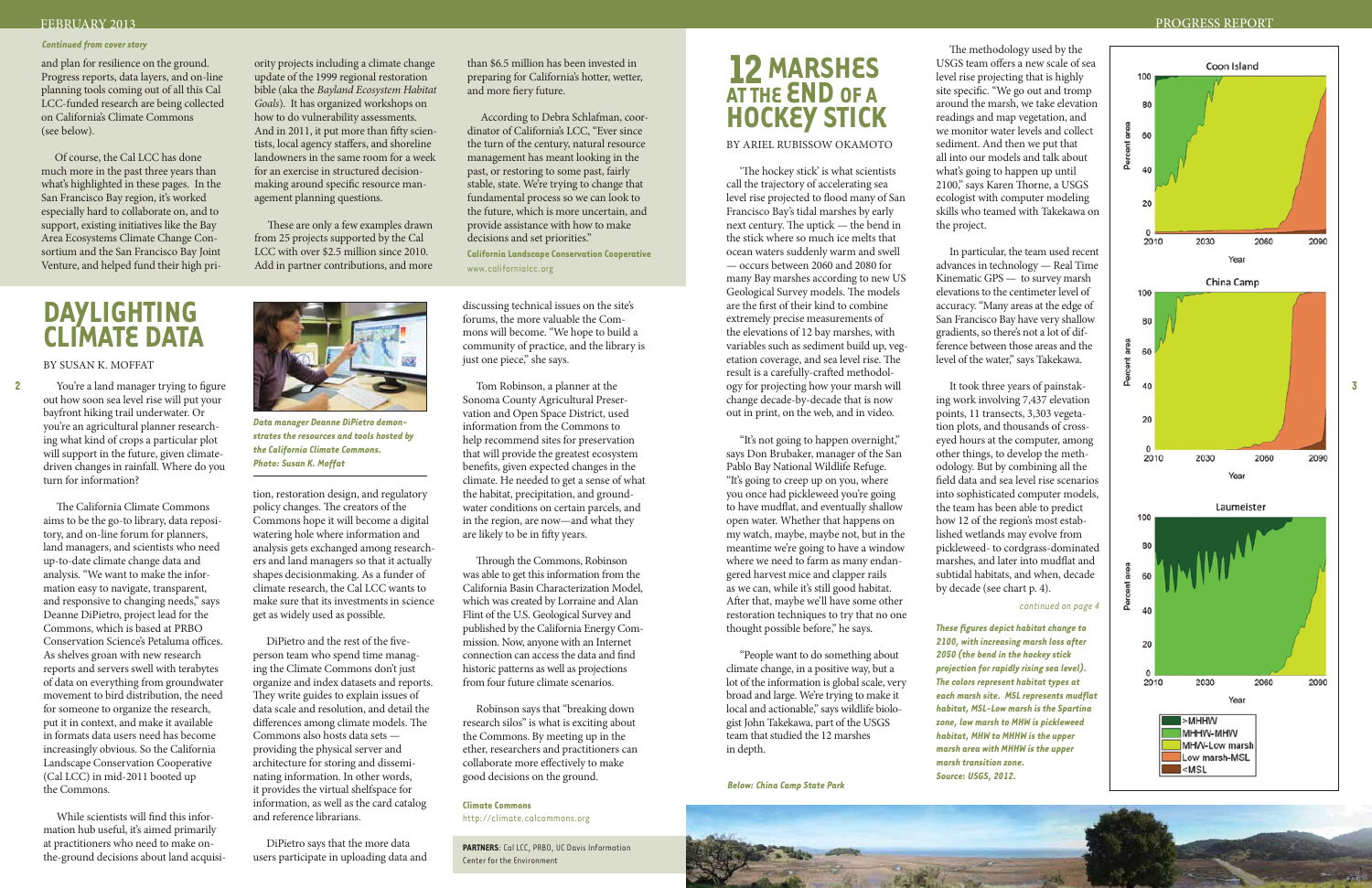## FEBRUARY 2013 PROGRESS REPORT

The study's results can be found on the web and in the USGS 2012 open-file *Final Report for Sea-Level Rise Response Modeling for San Francisco Bay Estuary Tidal Marshes*. According to the results, almost all of the marshes in the North Bay, including China Camp in Marin County, and sites along the Petaluma River, could flood completely by 2080- 2100, after the bend in the hockey stick when sea level rise accelerates.

South Bay marshes could do better. "The difference has less to do with age and more to do with geography, where they are in the Bay," explains Thorne. "Marshes in the North Bay didn't keep up as long as marshes in the South Bay largely because sediment accretion rates are different." Marshes naturally keep pace with sea level rise by trapping sediment and accumulating organic matter, at least until the water level starts rising faster than they can build up. This set of of localized accretion data collected in the San Pablo Bay Wildlife Refuge by the USGS team, and backed up by earlier work in other marshes led by University of San Francisco wetland ecologist John Callaway.

According to the team's future projections, the South Bay's Laumeister Marsh may survive longest, while Marin County's Corte Madera marsh may be the first to go under. Laumeister turns out to be in a good spot to collect sediment, whereas Corte Madera had further to go to keep up, because it has the lowest starting elevation of the 12.

"Knowing the elevations helps us predict when changes in water level will become a problem for species trying to survive in these fringe habitats," says Takekawa. "They live on the edge of the Bay and the edge of existence, in the zone where water meets land and where habitats change quite a bit. So when a climate change occurs that, from an evolutionary perspective is relatively rapid, it's likely wildlife populations will change too. They can't adapt that fast."



The good news is that all 12 marshes were able to keep pace for the next four or five decades. "We encourage people to look at this as a positive period, when you can boost your resources, and try

to keep them very healthy. That way when the rapid sea level rise comes, your adjustment is from a base of strength, rather than from fragmented, weak populations across a landscape that have no chance of surviving," says Takekawa.

This window of opportunity has shoreline managers already looking at the ups and downs of the North and South Bay results to see what opportunities they may present for stronger adaptive

management. While the North Bay has lower sediment accumulation rates, for example, it has more open space behind marshes where wetlands could migrate inland and stay viable – so opening up avenues for tidal influence further inland may be important. And while South Bay marshes may build up more easily, and have a bigger sediment supply, most border big levees with houses and urban areas on the other side – leaving them little room to migrate inland. So mantypes of setback levees and ways to help marshes grow in place.

Matt Ferner, who coordinates research for the National Estuarine Research Reserves at Marin's China Camp and Solano's Rush Ranch, has been given mandates to address climate change but hasn't had the money or the computer modeling expertise to do much. "It was a breath of fresh air to have the USGS scientists come in and do the RTK surveys, think carefully about the habitats, monitor the water levels, and develop this really nice report that has explicit predictions we can turn to," he says.

"We've found that rather than just saying that everything's going to be gone or different by 2100, which can be paralyzing, it makes more sense to talk in decades. People almost always circle back to shorter-term goals and strategies. They aren't ready to give up, they want the wildlife to stick around," says Thorne.

Ferner compared the predictions for China Camp with detailed maps of the reserve, and with projections from two other sea level rise modeling efforts one done by PRBO conservation science (see p. 6) and one done by U.C. Berkeley doctoral student Lisa Schile. "I was relieved that these models agreed on where the most sensitive and most dynamic areas are at China Camp," he says. "Using these tools, I looked for the places where we have the most diverse plant communities, and where change was predicted to occur quickly because of steeper elevation gradients, or because of dynamic features in the vegetation. The comparison enabled me to lay out our transects across the marsh for long-term monitoring, so we can see if actual changes in the marsh match up with predicted changes."

Ferner says the model predictions also helped him move a key project to the front burner, namely the restoration of two brackish marshes cut off from the bayfront marsh by North San Pedro Road. "If there's any chance of China Camp marshes surviving accelerated sea level rise, it's going to be by transgressing up slope, but with the road in the way that's not going to happen," he says. "The report helped us get our brackish marsh restoration project top priority status with state parks."

On the 17,000 + acres of the San Pablo Bay Wildlife Refuge, Brubaker has also been shifting his management perspective based on the USGS findings. He talks about what he calls "restoration on the fly," a happy euphemism for "adaptive management." He points out that over a big, complicated, three-year restoration

project like the one he has underway at Cullinan Ranch, "later and greater" climate change modeling information can come in during construction, and you've got to be ready to make adjustments.

"Models are a great tool, but when it comes down to doing stuff on the ground, it may be just a matter of let's just push this up a little higher with the dozer, or, as we cut away this levee, let's smooth out the leftover material into an extra island, or stockpile it on site for later levee-raising. Or let's cut this channel in a slightly different direction in case of a storm surge. We want to build in a certain amount of resiliency, because errors in those models could be just a matter of centimeters, and 2-3 centimeters could put your high tide refugia underwater all the time. Then you'd wonder why, when you had the dozers and excavators out, you hadn't added a few more scoopfuls of dirt," he says.

Giselle Block, a biologist who works for the U.S. Fish & Wildlife Service's Inventory and Monitoring Program, says response from refuge managers like Brubaker has been very positive all along the West Coast. Indeed, with support from the California Landscape Conservation Cooperative (Cal LCC), the USGS model is now being applied in the Tijuana Slough refuge on the California-Mexico border, and at the Seal Beach Refuge on Anaheim Bay. California's neighboring LCC pitched in to take the model north to Humboldt Bay, and USGS Climate Science Centers are supporting work in coastal marshes in Oregon and Washington. "This is not something refuge staff or budgets could get done by themselves. They're getting assistance in areas that take quite a lot of expertise," says Block. "This work not only informs what we do on individual refuges, but also informs at a regional level, and at a higher leadership level. Few refuge managers could make the kind of changes we need alone," says Block.

No wonder Thorne's phone has been ringing more since the report came out, and many of the calls aren't local. Indeed Thorne recently got a call from Ferner's boss in Washington, who wants to encourage similar collaborations between scientists, research reserves and LCCs across the country.

**12 Marsh Results, USGS** [www. werc.usgs.gov/sfbayslr](http://www.werc.usgs.gov/sfbayslr)

**Partners**: USGS, USFWS, Cal LCC

## **Climate-Minded Weeding**

#### BY JOE EATON

Invasive plant and animal species may benefit from climate change, finding altered habitats more hospitable. With Cal LCC support, the California Invasive Plant Council (Cal-IPC) is prioritizing landscape-level responses to invasive plants. Cal-IPC has been working to implement regional strategies based on CalWeedMapper, an online decisionsupport tool with statewide maps for 200 invasives showing future spread projections under midcentury climate conditions. The first region to begin onthe-ground implementation has been the Central Sierra.

"It's not rocket science," says Cal-IPC's Doug Johnson. "But the tool is able to evaluate invasive plant species over a large territory, and then put it into a digestible form so managers can draw conclusions about regional management options ranging from eradication to containment to surveillance."

Cal-IPC's regional prioritization work using CalWeedMapper fills the gap left by the defunding of the California Department of Food and Agriculture's weed control program. "There's consensus that controlling invasive species is a no-regrets action that can be taken immediately to help native species adapt to climate change," says Johnson. "This landscape-level approach makes sure that we're getting the most conservation impact with limited funding."

**CaWeedmapper** <http://calweedmapper.calflora.org>

**California Invasive Plant Council** [www.cal-ipc.org](http://www.cal-ipc.org)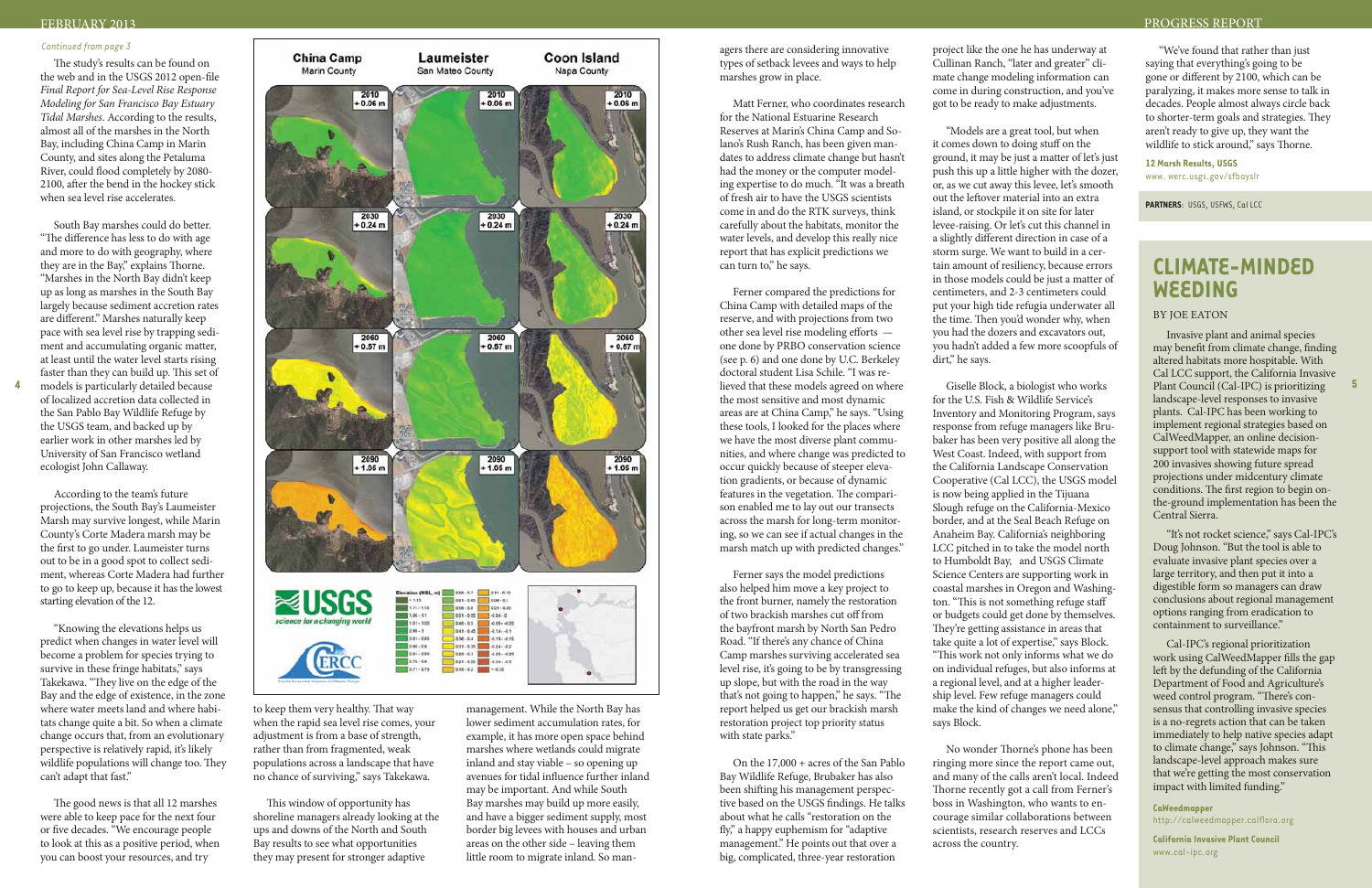# **MARSH BIRDS SQUEEZED**

By Lisa Owens Viani

The Estuary's rarest and most unusual birds—those that skulk and flit through pickleweed, cordgrass, and gumplant, their buzzy trills and rattles often the only clue to their presence—are in trouble, having lost much of the tidal marsh habitat that used to fringe San Francisco Bay. Their future may be even grimmer as sea level rises and the climate changes, say scientists, based on recent Estuary-wide modeling done by PRBO Conservation Science. And while the birds are threatened on one side by rising water, predators lurk on the other side of the marsh in the uplands the birds need as a refuge.

The future of the Estuary's tidal marshes—and tidal marsh birds—will depend a lot on mud. If sea level rises and marshes do not keep pace by collecting sediment and building up ("accreting"), habitat will likely be inundated for the endangered California clapper rail and threatened California black rail, as well as for several California species of concern: three tidal marsh song sparrow subspecies and the San Francisco common yellowthroat. Can't birds just fly away and nest and forage elsewhere? Not tidal marsh obligates, says PRBO's Julian Wood. "These birds live their entire lives—and have evolved to adapt to—this harsh environment with high salinities. If this habitat is gone, these birds will be gone as well."

With support from the California Landscape Conservation Cooperative (Cal LCC), the Coastal Conservancy, and others, PRBO's Sam Veloz and partners took a look at what the future may bring for tidal marshes and tidal marsh birds. They modeled marsh accretion using two sea level rise scenarios: high and low sediment input, and high and low organic accumulation. These are the two ways marshes build up naturally, by collecting sediment from mudflats, bay

waters, and runoff, and by growing plants that decompose and leave new layers of organic matter. Modeling by federal and state scientists suggests that the bay's sediment supply is slowly decreasing, but some parts of the bay are more sediment rich than others. Organic accumulation assumptions depended on salinity and followed previous modeling by PRBO's Diana Stralberg.

"We found that tidal marsh sustainability over 100 years was very sensitive to the sediment scenario used but not to organic accumulation," says Veloz. Veloz then used the high and low sediment models—and PRBO's long-term studies of tidal marsh birds—to try to figure out how the four tidal marsh dependent birds, plus the more common marsh wren, will respond to changes in marsh elevation—a proxy for nesting and foraging habitat—and salinity.

"The worst case scenario [high sea level rise, low input of marsh-building sediment], shows declines for all of those species, even the marsh wren," says Veloz. "Most of them trend down to 100 percent loss. Clapper rail, interestingly, does the 'best,' but they're starting from such a low number."

Song sparrows, of which there are three endemic subspecies in bayland habitats around the Estuary, fared poorly. "If we assume high sea level rise, under low sediment, we project a 50-100 percent decline in the Estuary's song sparrow population," says Veloz. But under high sediment conditions, the population could increase slightly—at least initially.

**START A LONGING AND CLOSED AS ON TAXABLE AND A REAL PROPERTY.** 

"You see the dramatic effect of sediment. Given the same sea level rise scenario, you could have a sustaining population or a really declining population."

Common yellowthroats and marsh wrens showed a greater sensitivity to changes in salinity. These species are more abundant in brackish marshes with taller vegetation like tules and bulrushes, which grow where salinity is lower, as in Suisun Bay. But if those marshes flood and become more saline, that habitat could disappear.

Resource managers can visit PRBO's Climate Smart Planning Tools where maps based on the various modeled scenarios demonstrate how sea level rise could affect tidal marsh and birds around the Bay over the next 100 years. The tool is also designed to assist funders in deciding on whether to fund specific projects. "We want people to use the tool to see how their site responds to different scenarios," says Veloz. He urges people to look at a range of possibilities, not just pick one scenario. "Even if you pick a scenario that doesn't turn out to be true, you're still better off than ignoring the future in terms of providing tidal marsh habitat for birds."

Veloz says his other message for managers who are planning restoration projects is to think about resilience. "All of the restoration projects we're engaging in are valuable to tidal marsh birds, but some projects are more resilient to all of the different scenarios we modeled. If you're in a high sediment area, your project is more likely to be sustainable, but regardless, birds do better if we do restoration than if we don't." In other words, even if a project might be under water in 100 years, the habitat it provides in the meantime will help boost bird populations along the way.

One resilient site seems to be Sonoma Baylands. "That one comes out really well because it's in a high sediment area plus is such a large restoration project and includes areas that are now upland. It's also at a higher elevation and has more

capacity to allow the marsh to transgress in the future. So there's a lot of adaptive capacity in the project," says Veloz.

Restoration sites that are less resilient—where there is less sediment coming in and building up—may need to be managed more adaptively, he points out. "If we get high sea level rise rates, we might need to bring in sediment. Or if you're starting now, you might want to engineer higher elevations and allow for transgression as sea level rises." The bottom line? Start planning now, and have a plan in place, suggests Veloz.

Losses of nesting, roosting, and foraging habitat aren't the only possible problems looming for tidal marsh birds. Predators, changes in temperature and precipitation, and extreme tides pose additional challenges. To assess these and other potential risks, PRBO's Nadav Nur developed population-dynamic models of the long-term viability of throat, and song sparrow populations. In a closer look at song sparrows, PRBO scientists analyzed 11 years of data collected from 7 different marsh sites and 3,000 nesting attempts, and developed a more complex population-dynamic model incorporating the sea level rise and climate change scenarios from Veloz's model, and the same assumptions of sedimentation and organic matter accumulation. In addition, Nur's modeling drew on projections for future temperature, precipitation, and extreme tides.

When they analyzed the 11 years of song sparrow nesting data, "The magnitude of failure due to flooding surprised us," says Nur. In some years as many as 55 percent of nests had failed. Nur and his colleagues then analyzed the species' reproductive success in relation to projected changes in temperature, precipitation, and extreme tides. The higher the extreme tides, the lower nest success was.

Nur says that overall rates of nest failure due to predation and flooding are currently too high to allow for song sparrow populations to be stable or to grow. "Any additional nest failure will tip the balance between population stability and decline," says Nur—even one additional extreme high tide in 10 years is sufficient to affect song sparrow population trends. He adds that while most people

think of the "king tides" as being a winter phenomenon, tides can also be quite high during the spring — just when song sparrows are nesting.

The problem is that tidal marsh birds face two devils, says Nur: nest predators and flooding. If tides get too high, nests will flood. But if birds choose to build nests higher in the vegetation, the nests will be more conspicuous and accessible, becoming as Veloz puts it, a "predator buffet."

Changes in precipitation will also affect song sparrows, Nur found. "The models showed the wetter and cooler the breeding season, the longer the breeding season; yet nest survival is lower. Conversely, during breeding season when conditions are expected to be drier and warmer, nest survival will increase, but the breeding season will shorten, and the number of breeding attempts will decrease."



The news from the models is not completely discouraging. They also showed that short-term (20-year long) management actions could help the populations of all four tidal marsh obligate birds recover or at least arrest their decline. Actions could include removing or reducing predator populations—or possibly more importantly, removing predator access to marshes.

PRBO has been getting the word out about its online Climate Smart Planning Tools by showing them to resource

managers and getting their feedback, as well as making presentations at meetings and conferences. "Eventually what we'd like to see is as people use the tool, to put their info up on the web site. When new people come, they can see how others have used it," says Veloz.

The next step is for PRBO to overlay its bird demographic model onto the sea level rise maps so that managers can see both changes to the marsh and potential changes to bird populations at the same time.

Says PRBO's Ellie Cohen, "Birds are great indicators of what's happening in the world around us. Everybody's been asking us what can we do differently today to address climate change. These new tools allow managers to see a range of possible future scenarios so they can make better decisions today. Support from the Cal LCC and Coastal Conservancy helped us to take these tools to a new level, not only to communicate different potential future scenarios but also to prioritize restoration sites across multiple scenarios so we can reduce the impacts of climate change and secure more healthy ecosystems in an ever changing world."

**PRBO Climate Smart Planning Tool** <http://data.prbo.org/apps/sfbslr/> **PRBO Population Dynamics Models** <http://data.prbo.org/apps/sfbslr/demography>

**PARTNERS**: PRBO, Cal SCC, Cal LCC

#### FEBRUARY 2013 PROGRESS REPORT

*Marsh wren (left), San Francisco common yellowthroat (center) and tidal marsh song sparrow (right). The latter two species frequently nest in the bright yellow gum plant that lines tidal marsh channels. Gumplant grows taller than other marsh plants, and the birds can conceal their nests in leaves up above the high tide level. The clapper rail sometimes nests in the open marsh plain in clumps of*  **Spartina** *or in dense pickleweed. Black rails prefer to nest in tall, dense vegetation, especially alkali bulrush. Black rail nests are so well concealed that you can be standing right over them and not even see them. Photos: Jerry Ting*



*Albany shore and fringe marsh. Photo : Drew Kerr*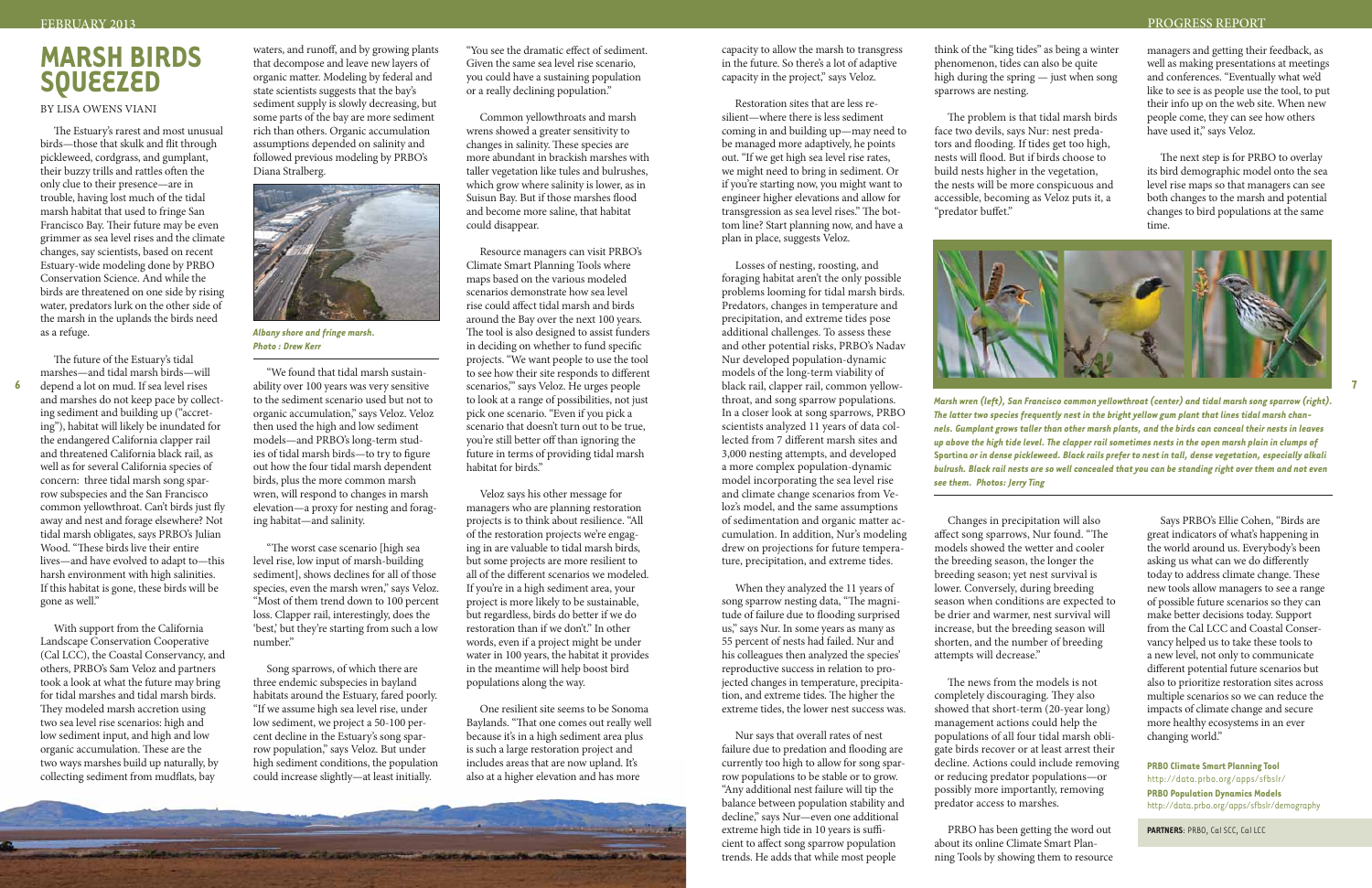## By Susan Suleiman

Nearly a century ago, Joseph Grinnell, the first director of the Museum of Vertebrate Zoology at the University of California, and a man who spent 38 years on a definitive list of the state's birds, was aware that his painstaking notes might be all that remained of many of the species he chronicled.

"The India ink and paper of permanent quality will mean that our notes will be accessible 200 years from now," he wrote to the museum's founding patron, Annie Montague Alexander. Grinnell added, by way of explanation: "We are in the newest part of the new world where the population will be immense in fifty years at most."

As prescient as Grinnell was when he assembled his early ecological map of California, he didn't foresee climate change. Climate change is already affecting wildlife from Lassen Peak to Mount Whitney, the same places Grinnell conducted field research to build the museum's collection of California species. Rather than engaging in the basic science that Grinnell pioneered, scientists today are using cutting-edge technology to fashion plausible scenarios that can help land managers include climate change in their decisionmaking. It's a bit like preparing for war. But instead of a map with pins indicating troop movements, they are putting together a new biological map, tracking the movements of birds and mammals as they adapt to rising temperatures and see-sawing rainfall. Since 2009, key pieces of this strategic map have been falling into place with the help of collaborative initiatives and support from the California Landscape Conservation Cooperative (Cal LCC).

As Hurricane Sandy revealed, the climate war is everywhere. But the

American West has been affected more dramatically than most places. From 2002 to 2007, the average temperature increase in the western U.S. was 70 percent greater than the world average. Scientists studying California are observing an increase in rain versus snow, and earlier budding of plants. (More rain might sound good to perpetually water-starved California, but without storage, the most tangible effects are likely to be flooding and mudslides.) Fires also are becoming more frequent and severe.

In other words, climate change isn't a distant possibility. It's here.

"One way to think about it is this: when people were debating about whether climate change was happening, a lot of the plants and animals had figured it out," says Steve Beissinger, a professor of Conservation Biology at UC Berkeley.

Ten years ago, Beissinger and a team of scientists undertook an historic task: re-surveying the landscape where Grinnell and his colleagues tracked California's birds and mammals. Between 2002 and 2007, they used Grinnell's colorfully annotated maps as they tromped around Yosemite, Lassen and Kings Canyon National Parks, and Southern California's White Mountains.

In Yosemite, the researchers noted that about half of the small mammal species had remained in place. Others, such as the pinyon mouse, had migrated uphill, seeking cooler temperatures. This wasn't entirely surprising: minimum temperatures in the central Sierra had warmed by 5-6 degrees Fahrenheit since Grinnell's surveys. But it wasn't always clear why species reacted differently. As they resurveyed other parts of the state, the picture only grew more complicated.

"Sometimes two species in the same genus might have different patterns," Beissinger says. "One might be moving uphill and another not at all. When we started looking at birds, we saw some species moving up, as we expected with climate warming, but others were moving down. And the same species was doing one thing in the Sierra and another in Lassen."

> When the results came, Morelli's research showed that while heads of state were arguing in Kyoto, Copenhagen, and Durban, Belding's ground squirrels had disappeared from 42 percent of the sites where Grinnell and his team saw them.

"We began to get a sense of how climate change is different in different places and how it is different for different species," says Beissinger.

The two main variables are temperature and precipitation, but California's mountain ranges seemed to be experiencing many permutations of those two, according to Beissinger. While Yosemite was warming, Lassen was growing cooler and rainier. The southern Sierra were warming, and experiencing the same amount of rain or getting drier. Plants and animals were all over the map, too, with some reacting to temperature, while others responded to precipitation.

"With montane species, there's a push and pull; warmer temperatures push species upslope to stay in the same climate, since temperate decreases with altitude. But increased rain pulls them downslope, because rainfall generally increases with elevation," he says.

Climate change gets even more complicated when you consider the conundrums faced by land managers. That's where the new map being constructed by scientists becomes not just an interesting set of observations but also something of practical use.

"With a changing climate, you're likely to have new species coming in," Beissinger says. "You might think, 'Wow, this could increase the biodiversity in my reserve!' That could be true, for a period of time. But it will be a species colonizing at the warming end of their geographic range. For species at the cool edge of their range, or for an endangered

**8**

species, you could have a whole lot of problems. In addition, exotic species and new diseases from locations with warmer climates are showing up."

One thing became clear after Beissinger finished his study: land managers needed to plan, and do it quickly. Like the rest of the country, many of California's parks, forests, and wildlife refuges had been established back in Grinnell's day, when scientists didn't understand landscape-level conservation. Scenic vistas, so-called "rocks and ice" were protected, but lowland habitat needed for migrating species was often left open to development. As climate change forced species from their customary niches, scientists felt they had to move quickly to update California's biological map. It wouldn't be possible to save everything, but prioritizing areas essential to wildlife could help buffer the impacts of climate change.

In California, researchers had the advantage of the state's tradition of valuing its landscape, which included a wealth of scientific research, and of land managers accustomed to collaborative decision-making. For example, postdoctoral researcher Toni Lyn Morelli would never have known that the Belding's ground squirrel was disappearing from the Sierra without access to Grinnell's exhaustive research. Grinnell had studied this common squirrel, also called the sage rat, pot gut or picket pin, in 1918. With funding from the National Science Foundation and later the Cal LCC, Morelli, under the direction of principal researchers Craig Moritz and Steve Beissinger, decided to study the squirrel because small mammals can be bellwethers of climate change, reacting to both temperature and precipitation.

"I went back to every site I could find," Morelli says. "I brought along female undergraduates on backpacking trips through Yosemite. Some of them had never been hiking before, and it was a great experience for them. And then our data surprised everyone."

Morelli and another post-doctoral researcher, Sean Maher, drilled down to causes and solutions. The Belding's ground squirrels live in meadows, where cooler air pools, providing a buffer from climate change. But these oases are

## **California's Wildlife Reacts to Changing Climate**

#### PROGRESS REPORT

*Belding's ground squirrel,* **Urocitellus beldingi,** *species distribution model results projecting (a) current distribution from historical presences and ab-*

*sences, (b) future distribution from less severe climate change scenario and (c) future distribution from more severe future scenario. Source: Morelli et al. 2012 Proceedings of the Royal Society B.* 

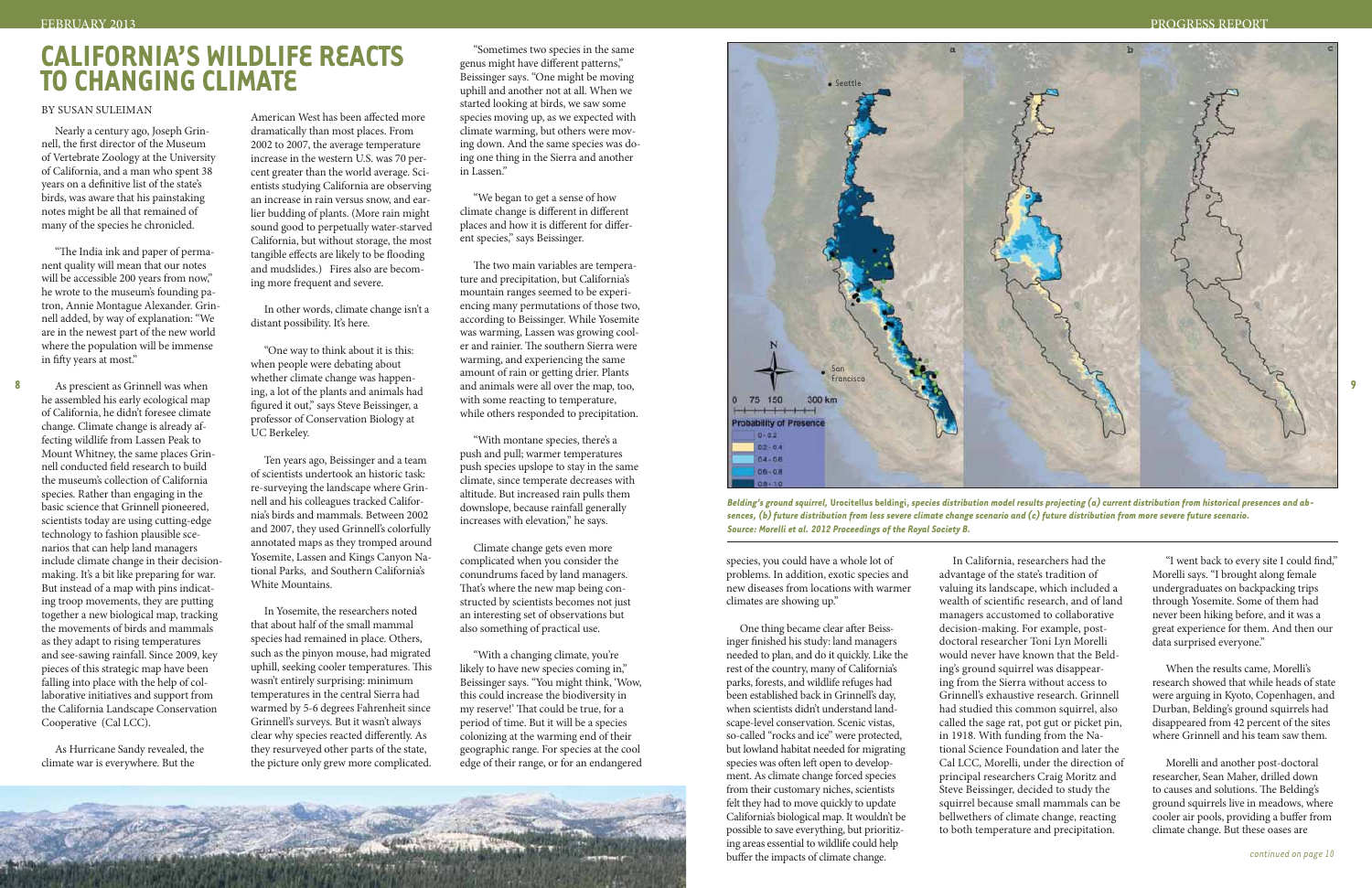#### FEBRUARY 2013

## **Climate Smart How To?**

#### By Ariel Rubissow Okamoto

If anyone could be called a cheerleader for climate change preparation in the San Francisco Bay Area, it might be Ellie Cohen. Listening to her speak at a November 2012 Climate Smart workshop for regional professionals, it was hard not to imagine red hot poms-poms twirling above her head. Her sense of positive purpose, her call for constructive work, is as enlivening as looking at climate models is deadly. But there are more like her. Cohen is part of a diverse group of Bay Area professionals that meets quarterly to discuss what information land, water and wildlife managers need to plan ahead, and how scientists can better provide it. This Bay Area Ecosystems Climate Change Consortium (BAECCC), formed in 2009, collaborated with The Nature Conservancy and the California Landscape Conservation Cooperative to put on the workshop where Cohen made her pitch for action.

"To prevent total climate chaos, we have to engage in both mitigation and adaptation, whether you're a city planner or a governor or a parks director or the President," said Cohen, who heads up PRBO Conservation Science. "Conserving ecosystems is just as important as reducing greenhouse gas emissions. We need to collaborate and coordinate from the ocean to the Sierra, break down the silos in the way we do our work, and share information openly across organizations and communities."

Cohen was one of 12 speakers who acquainted the 130 attendees at the Oakland workshop with the climate changes projected for the Bay Area, and what we might do about them. First, the USGS's Tom Suchanek gave an overview of west coast trends in precipitation, temperature, wave surges, storm frequencies and sea level rise. USGS projects a 3-6 degree centigrade rise in temperature for

Northern California, and 45-165 cm (16- 65-inch) rise in sea level by 2100. "Wave surges are going to increase in magnitude and frequency. How many 100-year storms are we going to start seeing every year?" he asked. Part of being prepared is to do a vulnerability assessment, and the next speaker, The Nature Conservancy's Kirk Klausmeyer, explained how to do one. If you can figure out where on your property vulnerability is low and where high, you can take informed actions to minimize threats and enhance resilience, he said.

In the next section of the workshop, land managers described what steps they had taken to make their restoration or acquisition or development projects "Climate Smart" – a new term adopted from the National Wildlife Federation by workshop organizers. As one speaker commented, "We called it 'resilience' a couple weeks ago."

First, the National Park Service's Carolyn Shoulders described restoration work at the mouth of Redwood Creek at Muir Beach, on Marin County's ocean coast. The work involved realigning the creek channel to follow its more natural course and to fully connect the creek with its floodplain, rebuilding a pedestrian bridge over the new floodplain, and expanding a tidal lagoon. In summer 2013, the visitor parking lot that has dammed the system for decades will also be relocated. "Visitor access is still important, but needed to be accommodated without compromising ecosystem function," she said. "The hallmark of the project is that it allows natural floodplain processes and creek migration, and it's no surprise that the benefits of opening up the flood plain will increase with sea level rise. We removed obstacles so the landscape can adapt as it may."

10 collect information about specific species farm or run cattle ranches. Another Cal Change Consortium (BAECCC), formed First, the National Park Service's Caro- munity, in adaptation," she said. While Morelli and others update and in specific places, others are weaving together that information in the larger map of the region. The Cal LCC provided support for Jason Kreitler, a research geographer with the U.S. Geological Survey (USGS), to develop an overall map that will help land managers incorporate climate change scenarios into manage-

"People are doing this kind of climate science in different parts of the country, but in the Bay Area people are used to working collaboratively, and tackling issues without waiting for the federal government. So the response of managers has been: 'Great! Tell me what I can do.' With the Cal LCC involved, there's an incentive for interaction with different agencies, state land managers, the forest service, everyone," Kreitler says.

> Next, The Nature Conservancy's Sasha Gennet described a strategic assessment they conducted of how Mt. Hamilton's open spaces south of San Jose would adapt to climate change. Though the assessment suggested this landscape might be relatively climate resilient, connectivity of wildlife habitats emerged

as a real concern. "The mountain could become an island, it's very threatened by development spreading south from Silicon Valley," said Gennet. As a result, the Conservancy took a broader, more regional look at habitat connectivity and ended up identifying one unassuming, degraded stretch of riparian habitat in the Pajaro Creek watershed "as a small but mighty piece of the connectivity puzzle," she said. "It was a challenge to convince our funders that this 167 acres of farmland was a linchpin property, and that acquiring and preserving it should be the highest conservation priority in the Bay Area," she said. She described plans for restoring some riparian habitat on the linchpin property, and returning other areas to farming or grazing uses. "Increasing the pace and scale of protection and restoration in the face of climate change is important, but stewardship is incredibly expensive and forever. We have to engage private landowners, including the farming community, in adaptation," she said.

Next, the Sonoma Land Trust's Julian Meisler identified three climate change challenges for his 2300-acre shoreline restoration site at Sears Point: designing a marsh that wouldn't go underwater with sea level rise; providing refuge for endangered wildlife from extreme events (such as a combination king tide and storm); and anticipating what level of protection was necessary for the adjacent railroad and highway infrastructure. "Highway 37 is completely in harm's way, it sits at or below sea level, and we need to be careful we don't worsen the condition," he said. To address some of these challenges, the project includes a big levee complete with setbacks and stockpiles of sediment stored in place so it can be used later to raise the levee as needed. In closing, Meisler said the smartest, most resilient, restoration actions work under multiple climate change scenarios, and that an even bigger challenge may the strings and deadlines attached to many restoration grants.

fragile, and many were disappearing. Their research is now being used to help land managers identify these climate refugia for protection.

ment of wildlife corridors. Kreitler has developed algorithims that apply general circulation models of the earth's oceans and atmosphere to the specific topography of California. He's fine-tuning and coordinating climate change modeling with scientific knowledge of wildlife behavior. Because his mapping stretches across jurisdictions, he's found himself communicating with all kinds of agency personnel.

"Everyone" includes people who farm or run cattle ranches. Another Cal LCC-funded project is sketching out possible futures for California's shrinking rangelands. Sixteen million of the state's more than one billion acres are grazed, and much of this land provides habitat for wildlife as well as domestic animals. Kristin Byrd of the USGS is working with a multi-disciplinary team looking at both

climate and development patterns in the Central Valley and its surroundings. Byrd says that the most likely scenario is that higher temperatures will, in the aggregate, reduce water availability for pasture and wildlife. The researchers are identifying water and wildlife "hotspots" and assessing their vulnerability, information that can be used not only by wildlife agencies but also for land-use planning.

In a panoramic view, how does this emerging map of 21st century California look?

"Landscapes are really lumpy out there, in terms of what will happen to them, climate-wise," says Steve Beissinger. "Some species will adapt. Others will move, which increases the importance of connectivity. And others may disappear if we don't find ways to sustain them. What did that great social critic and songwriter Tom Lehrer say? 'Be prepared. It's the Boy Scout marching song.' "

**California Climate Commons** <http://climate.calcommons.org/> **Grinnell Resurvey Project** <http://mvz.berkeley.edu/Grinnell/>

**Partners**: UC Berkeley, USGS, Cal LCC

#### *Continued from pg. 9*

*continued on page 12*



#### by joe eaton

Climate change doesn't act alone. Resource managers must address its interaction with other forces, such as habitat loss and altered fire regimes. Case in point: San Diego County's chaparral, where sensitive plant and animal species were being displaced by urban development and stressed by more frequent fires before climate change was on anyone's radar.

In another Cal LCC project, UC Riverside biologist Helen Regan is developing a management decision tool for that triple threat. Her team looked at three shrubs: Tecate cypress (*Hesperocyparis forbesii*), a California near-endemic and the only host of a rare butterfly, Thorne's hairstreak (*Mitoura thornei*); wart-stem

ceanothus (*Ceanothus verrucosus*), also endemic; and the more widespread desert ceanothus (*C. greggii.*) None are listed as endangered or threatened; but the cypress and *C. verrucosus* are covered by the San Diego Multiple Species Conservation Plan.

All three plants require fire for their seeds to germinate. "But fires in quick succession can be a threat," says Regan. With a fire- return interval of less than 20 years, they can't produce enough seeds to persist. (Unlike some relatives, the two ceanothus species don't resprout after fires.)

The project used two climate models, one predicting drier and warmer conditions, the other wetter and warmer, along with species distribution and urban growth models. Results: "Suitable habitat is projected to decline in most cases, but frequent fire is a much more serious threat than loss of habitat with climate change." Regan plans to include the threatened California gnatcatcher (*Polioptila californica*), a coastal sagescrub bird, and the big-eared woodrat (*Neotoma macrotis*) in the next phase of her study.

Her US Fish and Wildlife Service collaborators "want a scientifically defensible method for investigating the potential of different types of management action under the threats of climate change, urban growth, and altered fire regimes," she says. "They're interested in how the science can inform managers."



*Belding's ground squirrel, aka sage rat, pot gut or picket pin. Photo: Toni Morelli*



*A wildland fire in mixed chaparral moving downslope in San Diego, California. Photo: Richard W. Halsey*